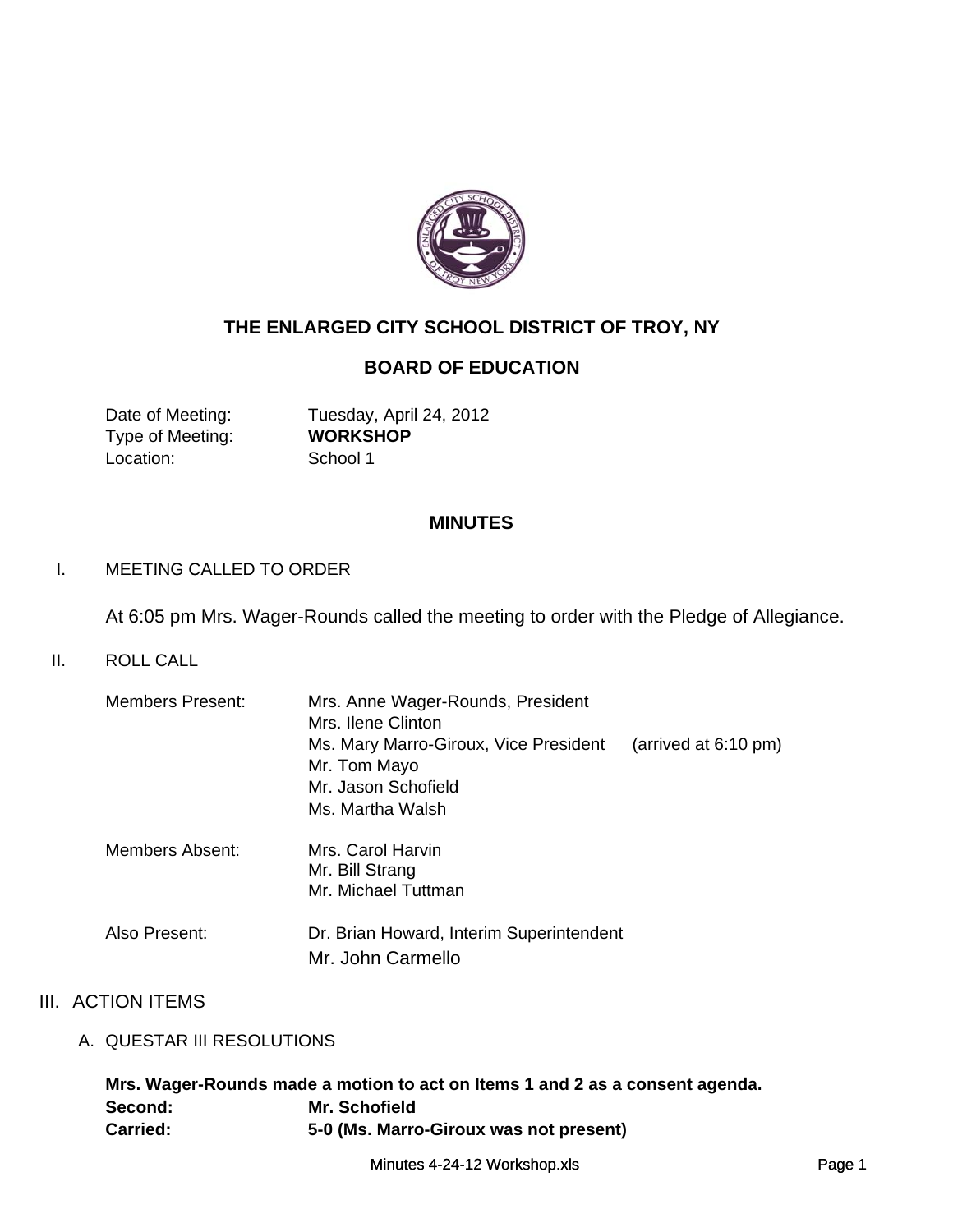#### 1. Questar III - Board of Cooperative Educational Services

BE IT RESOLVED THAT, the Board of Education of the Enlarged City School District of Troy, NY casts its vote for the election of the following candidates for three (3) vacancies of the Board of Cooperative Educational Services, Rensselaer-Columbia- Greene Counties:

- (a) RESOLVED that the Board of Education casts its vote for the election of Mr. Christopher Foster, Averill Park, NY (from the Averill Park Central School District), to a term as a member of the Board of Cooperative Educational Services, Rensselaer-Columbia-Greene Counties.
- (b) RESOLVED that the Board of Education casts its vote for the election of Mr. Paul Puccio, Castleton, NY (from the Schodack Central School District), to a term as a member of the Board of Cooperative Educational Services, Rensselaer-Columbia-Greene Counties.
- (c ) RESOLVED that the Board of Education casts its vote for the election of Mrs. Edna Knabbe, Ghent, NY (from the Chatham Central School District), to a term as a member of the Board of Cooperative Educational Services, Rensselaer-Columbia-Greene Counties.
- 2. Questar III BOCES Tentative Administrative Budget 2012-13

BE IT RESOLVED THAT, the Board of Education of the Enlarged City School District of Troy, NY approves the Questar III Tentative Administrative Budget for 2012-13 in the amount of \$4,202,000.

## IV. NON-ACTION ITEMS

1. Financial Reports (March)

Ms. Kathleen Cietek, Treasurer, reported on the March financials.

Budget Transfers: The majority of the transfers are salary related and contractual. Claims Auditor: The total warrants prepared for the month of March were 335 for a total of \$5.5 million. General Fund: Overall the revenues and expenses are slightly down in comparison to last year at this time. School Lunch Fund: We anticipate a profit in school lunch fund at the end of the school year. Book Store Fund: There is nothing significant to report at this time.

Special Aid Fund:There is one grant still under review Title I School Improvement. We will be submitting for a request for funds for all eligible grants at the end of the month. Treasurer's

#### 2. Budget Presentations

| Wed., May 2   | School 1  | 7:00 PM | <b>Budget Hearing</b> |
|---------------|-----------|---------|-----------------------|
| Monday, May 7 | School 14 | 6:00 PM | PTA Mtg.              |
| Monday, May 7 | School 2  | 6:00 PM | PTA Mtg.              |
| Monday, May 7 | School 18 | 7:00 PM | PTA Mtg.              |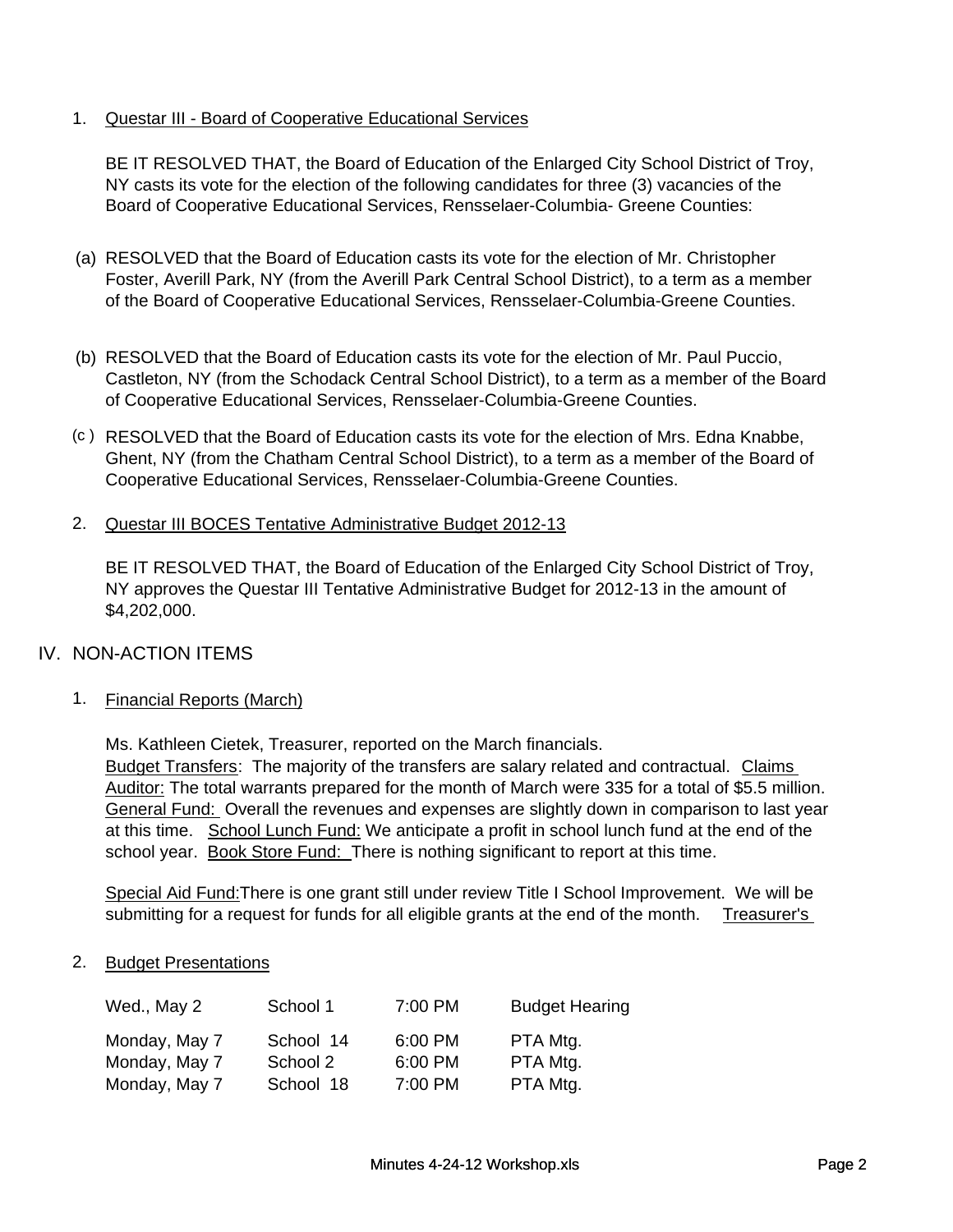| Tuesday, May 8   | Carroll Hill       | 6:00 PM | <b>PTA</b>                          |
|------------------|--------------------|---------|-------------------------------------|
| Tuesday, May 8   | School 16          | 7:00 PM | <b>PTA</b>                          |
| Tuesday, May 8   | <b>Troy High</b>   | 7:00 PM | <b>Booster Club</b>                 |
| Wed., May 9      | School 1           | 6:00 PM | <b>Town Hall Meeting</b>            |
| Wed., May 9      | School 1           | 7:00 PM | Meet the Candidates                 |
| Thursday, May 10 | DMS/PS12           | 6:00 PM | DMS and<br>South Troy Neighborhoods |
| Tuesday, May 15  | <b>BUDGET VOTE</b> |         |                                     |

## V. DISCUSSION

Dr. Howard stated that Futures Education will present their report on the May 2nd BOE meeting. Ms. Marro-Giroux asked the Board to consider portions of the new Middle School be identified with donor names to raise funds for Pride Foundation. Dr. Howard said this could be problematic and would like to look into the district's policy on this.

## VI. FUTURE MEETINGS

- 1. May 2, 2012 at 7:00 pm (PS 1) Business Meeting/Budget Hearing
- 2. May 16, 2012 at 6:00 pm (PS14) Workshop Meeting
- 3. June 6, 2012 at 7:00 pm (THS) Business Meeting (THS Honor Students Reception at 6 pm)<br>4. June 20, 2012 at 7:00 pm (THS) Workshop (Retirees Reception at 6 pm)
- 

#### VII. ADJOURN

At 6:20 pm, Mrs. Wager-Rounds made a motion to adjourn the meeting. This was seconded by Mr. Mayo and carried 6-0.

Respectfully submitted by,

Mary Beth Bruno Board Clerk